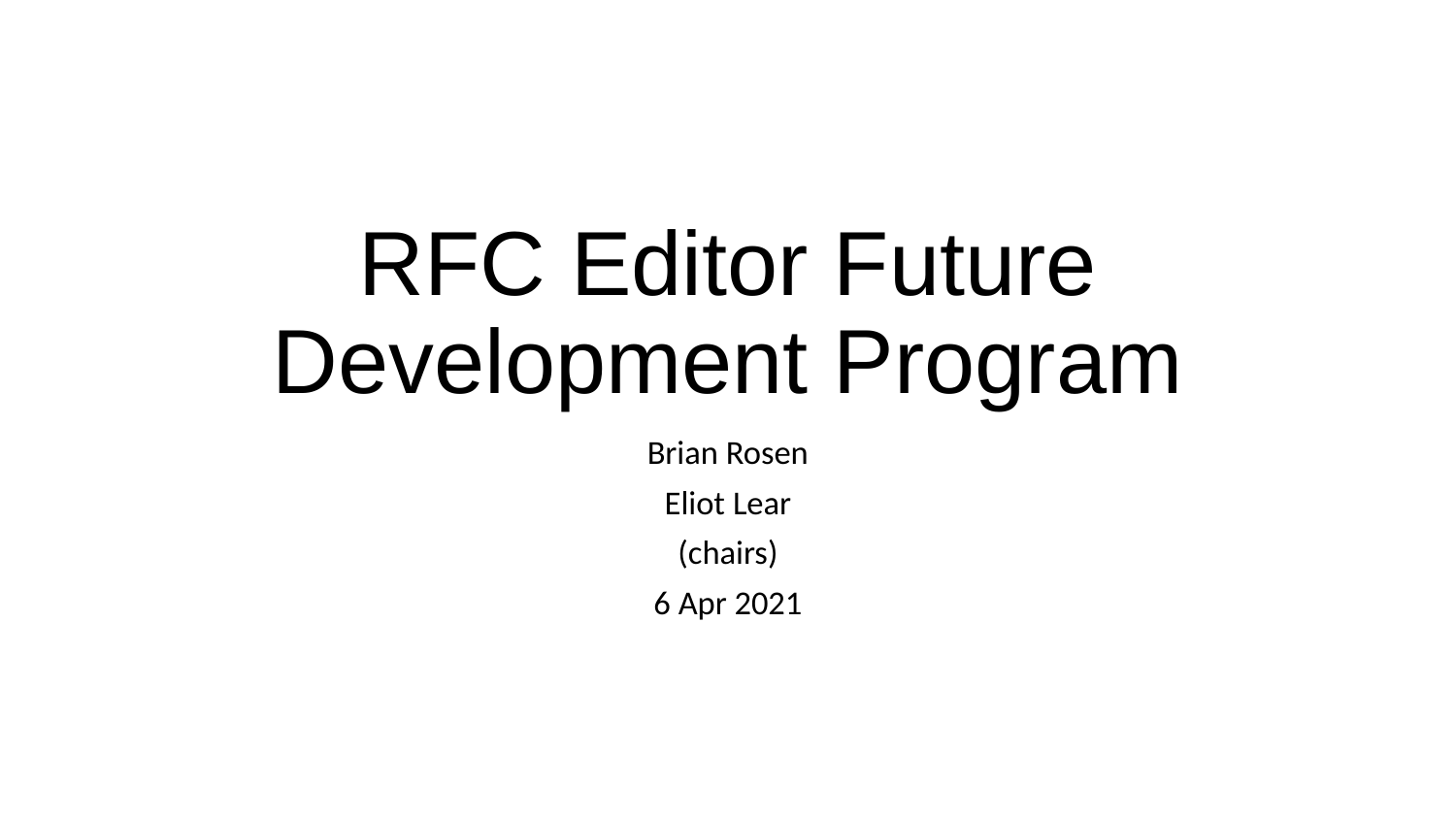## Note Well (Break out the reading glasses)

This is a reminder of IETF policies in effect on various topics such as patents or code of conduct. It is only meant to point you in the right direction. Exceptions may apply. The IETF's patent policy and the definition of an IETF "contribution" and "participation" are set forth in BCP 79; please read it carefully.

As a reminder:

By participating in the IETF, you agree to follow IETF processes and policies.

If you are aware that any IETF contribution is covered by patents or patent applications that are owned or controlled by you or your sponsor, you must disclose that fact, or not participate in the discussion.

As a participant in or attendee to any IETF activity you acknowledge that written, audio, video, and photographic records of meetings may be made public.

Personal information that you provide to IETF will be handled in accordance with the IETF Privacy Statement

As a participant or attendee, you agree to work respectfully with other participants; please contact the ombudsteam. (

[https://www.ietf.org/contact/ombudsteam/\)](https://www.ietf.org/contact/ombudsteam/) if you have questions or concerns about this.

Definitive information is in the documents listed below and other IETF BCPs. For advice, please talk to WG chairs or ADs:

[BCP 9](https://www.rfc-editor.org/info/bcp9) (Internet Standards Process)

[BCP 25](https://www.rfc-editor.org/info/bcp25) (Working Group processes)

[BCP 25](https://www.rfc-editor.org/info/bcp25) (Anti-Harassment Procedures)

[BCP 54](https://www.rfc-editor.org/info/bcp54) (Code of Conduct)

[BCP 78](https://www.rfc-editor.org/info/bcp78) (Copyright)

[BCP 79](https://www.rfc-editor.org/info/bcp79) (Patents, Participation)

[https://www.ietf.org/privacy-policy/](https://www.ietf.org/privacy-statement/) (Privacy Policy)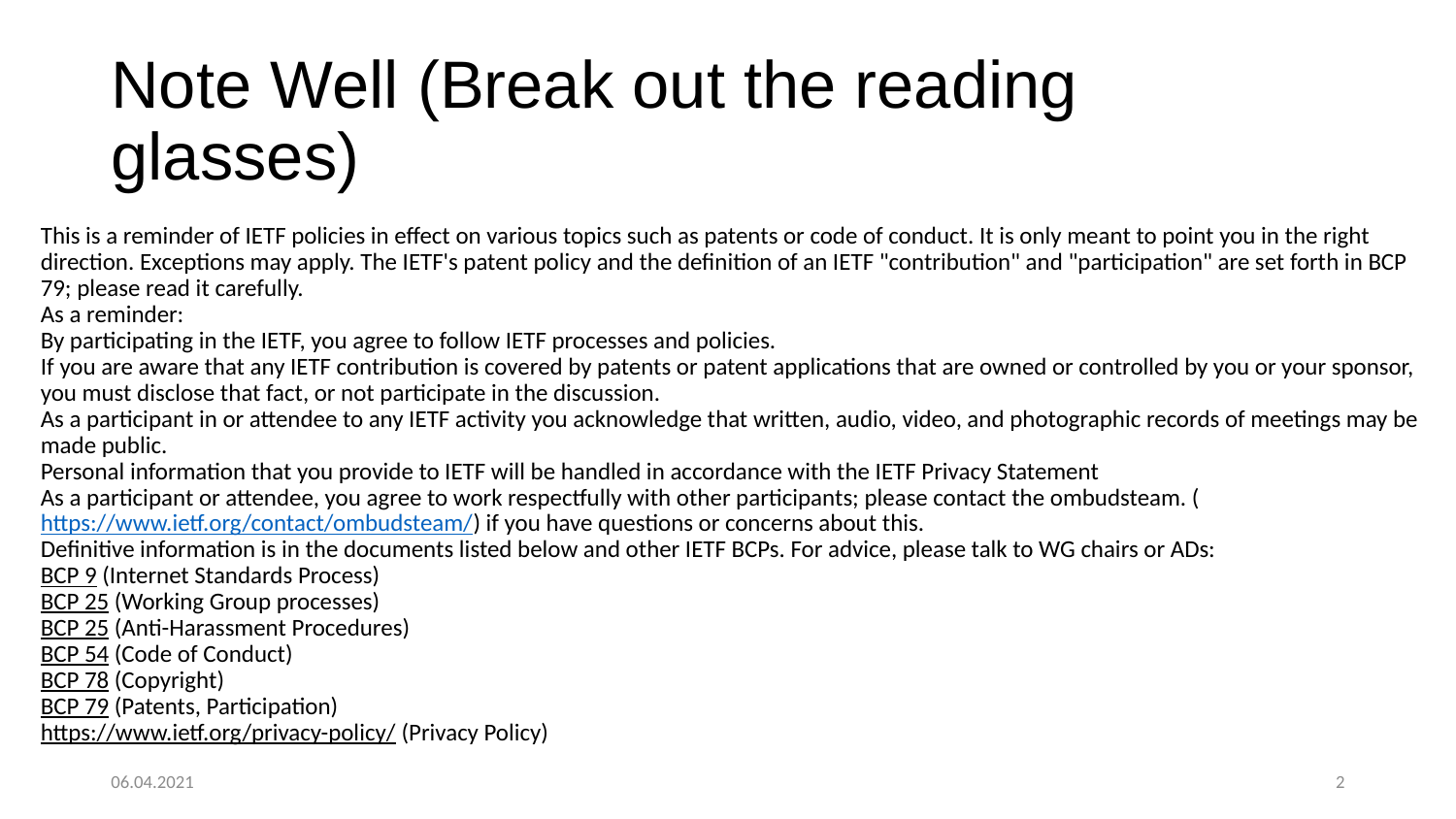## Agenda

- 1. Note Well
- 2. Agenda Bashing
- 3. Chairs' Proposal Discussion
- 4. Moving On From Here
- 5. Brief Introduction to Editors' Draft
- 6. AOB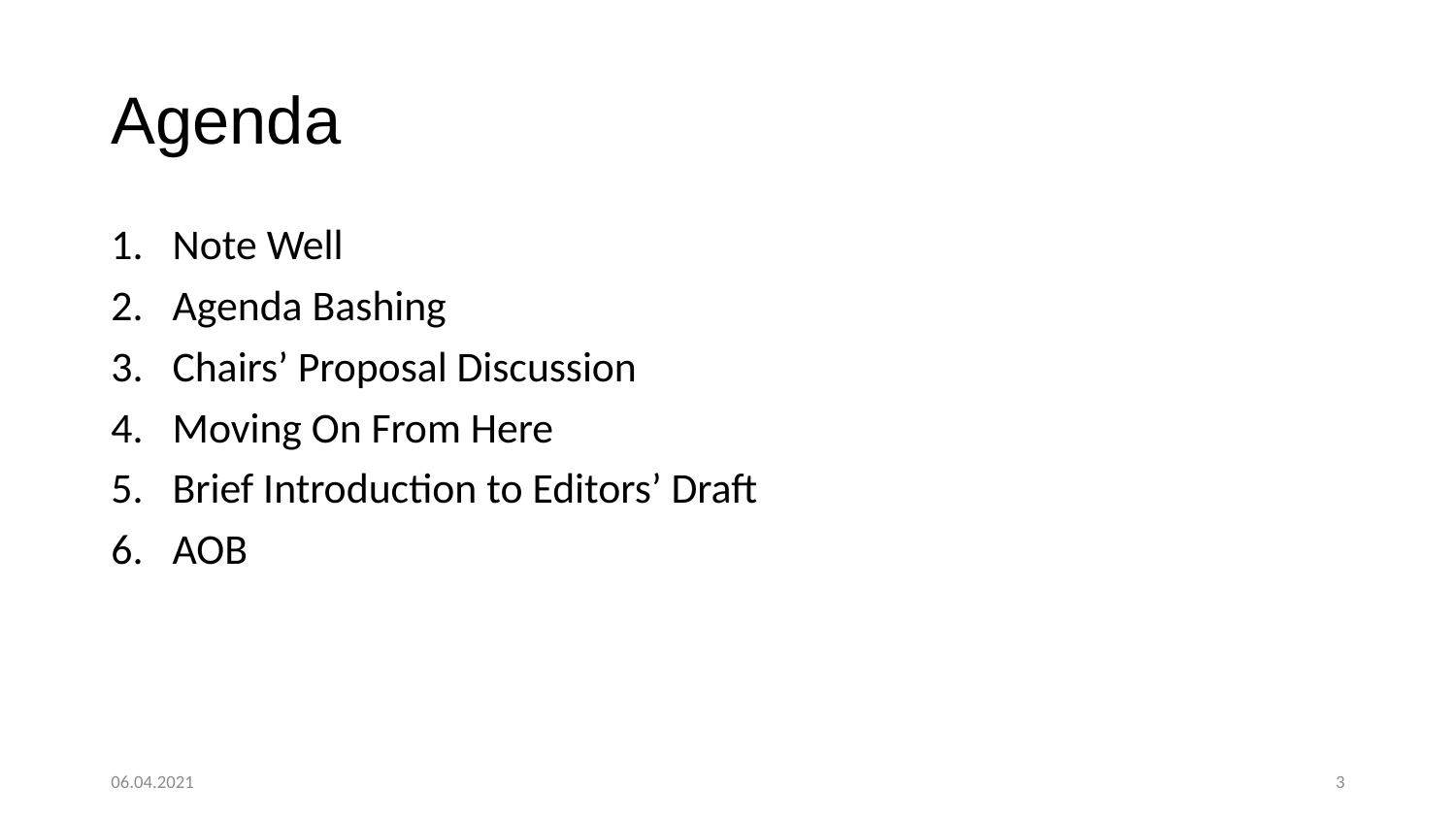## Chairs' Proposal

- Proposal is in two parts on Github
	- draft-evolution-process.md
	- rse-hire-and-fire-accountability.md
- If there is rough consensus to proceed, then this text is adopted as working group text
	- Issues will be opened; the document won't close until the issues are closed.
	- Chairs would like people to open issues over the next month.
- It's clear that some text will need changing
	- People must show give and take to improve the overall product
	- This is **particularly** true for the 2<sup>nd</sup> part of the proposal, where we have spent less time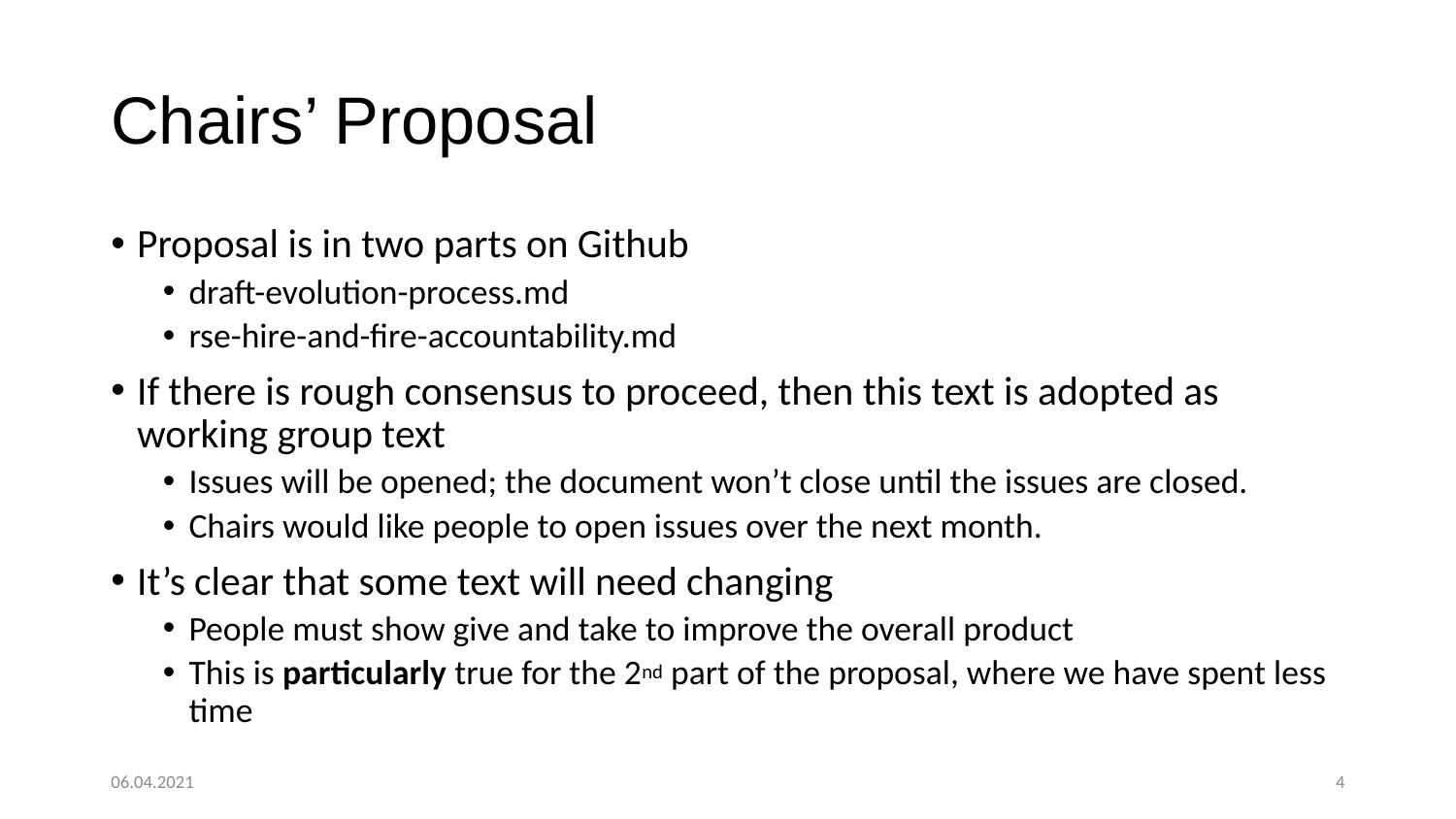#### Our circuitous path

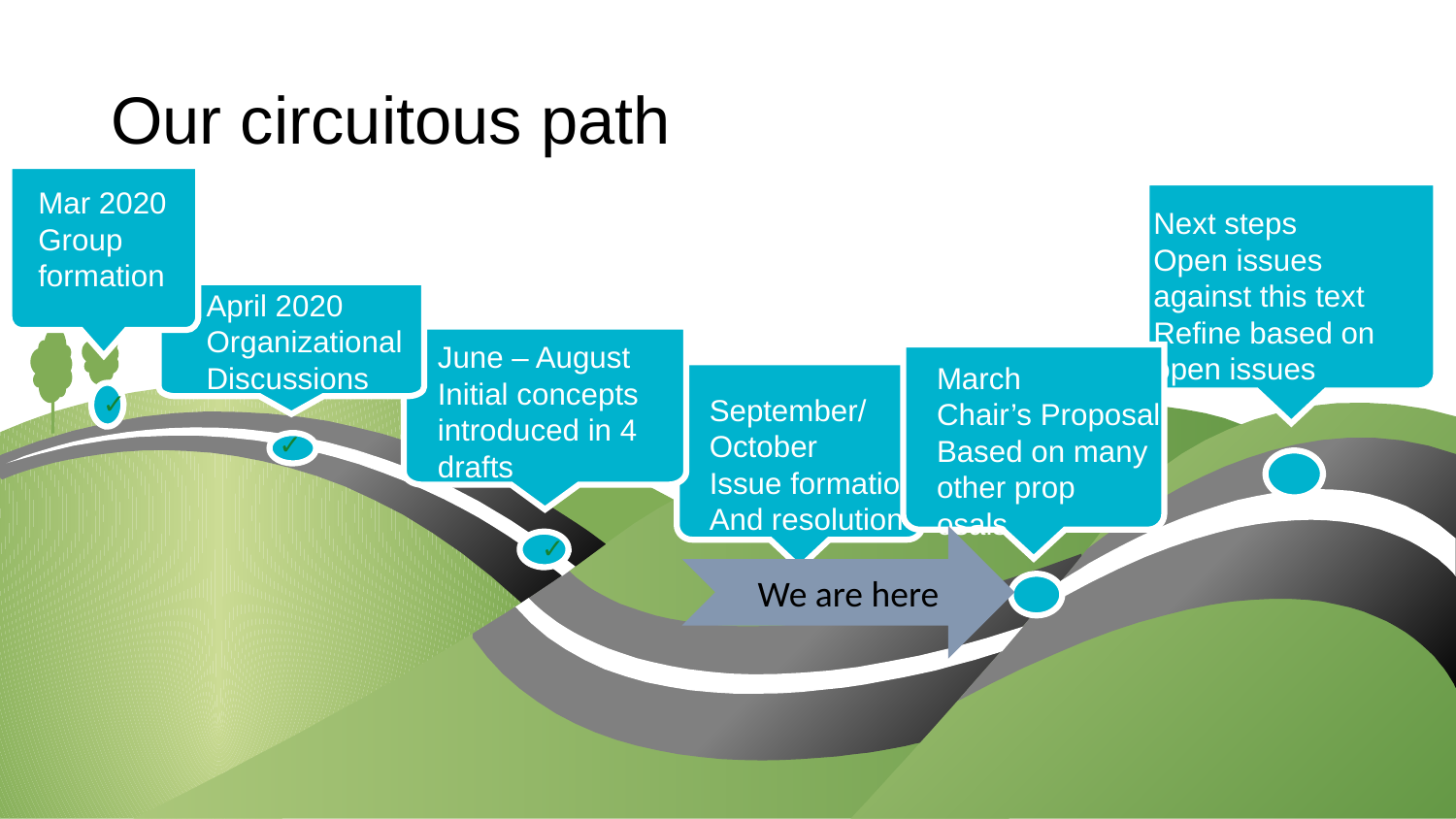#### Brief intro to editor's draft

- draft-saintandre-rfced-model.md in Github
- Not yet posted
- Will get posted
- Then call for adoption
- Need to be clear on what has WG consensus and what doesn't